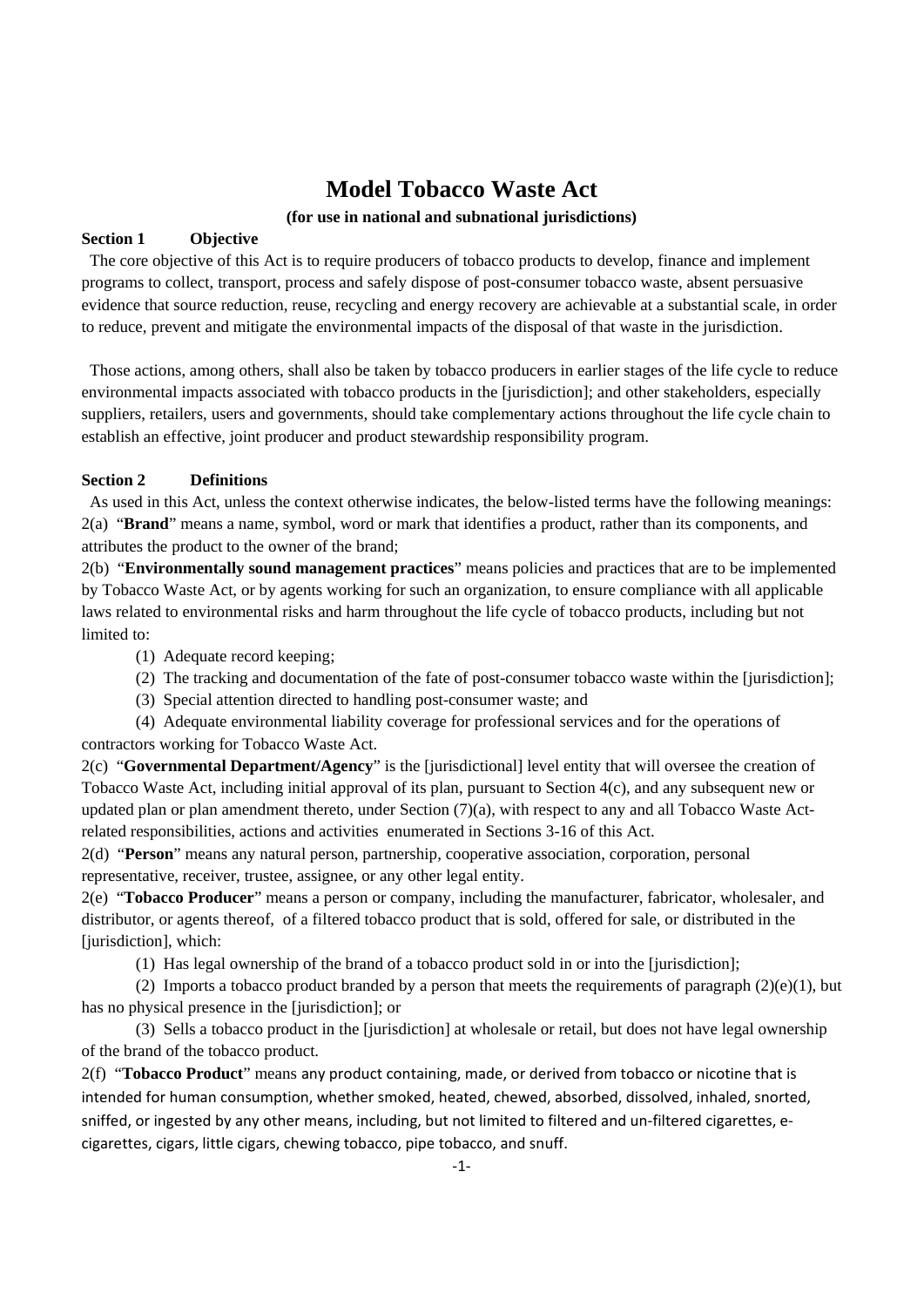2(g) "**Tobacco Waste**" means any component of a tobacco product that has been abandoned or discarded in the jurisdiction] or is intended to be discarded by a covered entity.

2(h) "**Tobacco Waste Act Program**" refers to the stewardship organization/program that will manage the responsibilities, actions and other activities pursuant to the initial, approved plan under Section 4(b) and any new or updated plan or plan amendment under Section 7(a) of this Act.

2(i) "**Waste management hierarchy**" establishes preferred program priorities based on sustainability, indicating an order of waste management with preferences for preventing, reducing, and managing tobacco product waste. While source reduction, reuse, recycling and energy recovery are important elements in achieving sustainability, the toxicity associated with tobacco product waste offers few, if any, substantial opportunities for sustainable approaches other than safe disposal in specially protected areas other than general landfill or incineration. Absent persuasive evidence that higher level tiers of the waste management hierarchy are achievable, pursuant to relevant [jurisdiction] State] and related requirements, safe cleanup and disposal shall be adhered to as the appropriate waste management approach for tobacco product waste.

## **Section 3 Guiding Principles**

### 3(a).. **Tobacco Waste Care**

.

(1) All tobacco producers with products sold in the [jurisdiction] shall participate in, and be responsible for, developing, implementing and financing the Tobacco Waste Act Program, an organization/program established at the national or subnational level, which addresses the total life cycle environmental impacts of tobacco products, with a special emphasis on post-consumer, end-of-life product waste management;

(2) They should have the flexibility to meet their responsibilities by offering their own plan or participating in a plan with others, subject to governmental oversight;

(3) Tobacco product retailers shall also participate in Tobacco Waste Act, and they shall only sell covered tobacco products from tobacco producers in compliance with Tobacco Waste Act requirements;

(4) Tobacco product consumers are responsible for using return collections systems set up and paid for by tobacco producer/s or their agents, as managed under the Tobacco Waste Act; and

(5) Tobacco product producers and retailers shall educate the public about the Tobacco Waste Act Program.

### 3(b) **Governance**

(1) The [Governmental Department/Agency] shall set goals and performance standards following consultation with stakeholders, with all of Tobacco Waste Act's Program within a tobacco product category being accountable to the same goals and performance standards. At the same time, the [Governmental Department/Agency] allows tobacco product producers or their agents, subject to its oversight, the flexibility to determine the most cost-effective means of achieving the goals and performance standards.

(2) The [Governmental Department/Agency] is responsible for

(i) ensuring that all tobacco producers and retailers, as a condition for selling tobacco products in the [jurisdiction], shall join and participate in the Tobacco Waste Program, as established by this Act; (ii) ensuring transparency and accountability of Tobacco Waste Act; and

(3) Tobacco product producers are accountable to both the [Governmental Department/Agency] and consumers for disclosing environmental risks, impacts, and related outcomes.

## 3(c) **Environmental Protections**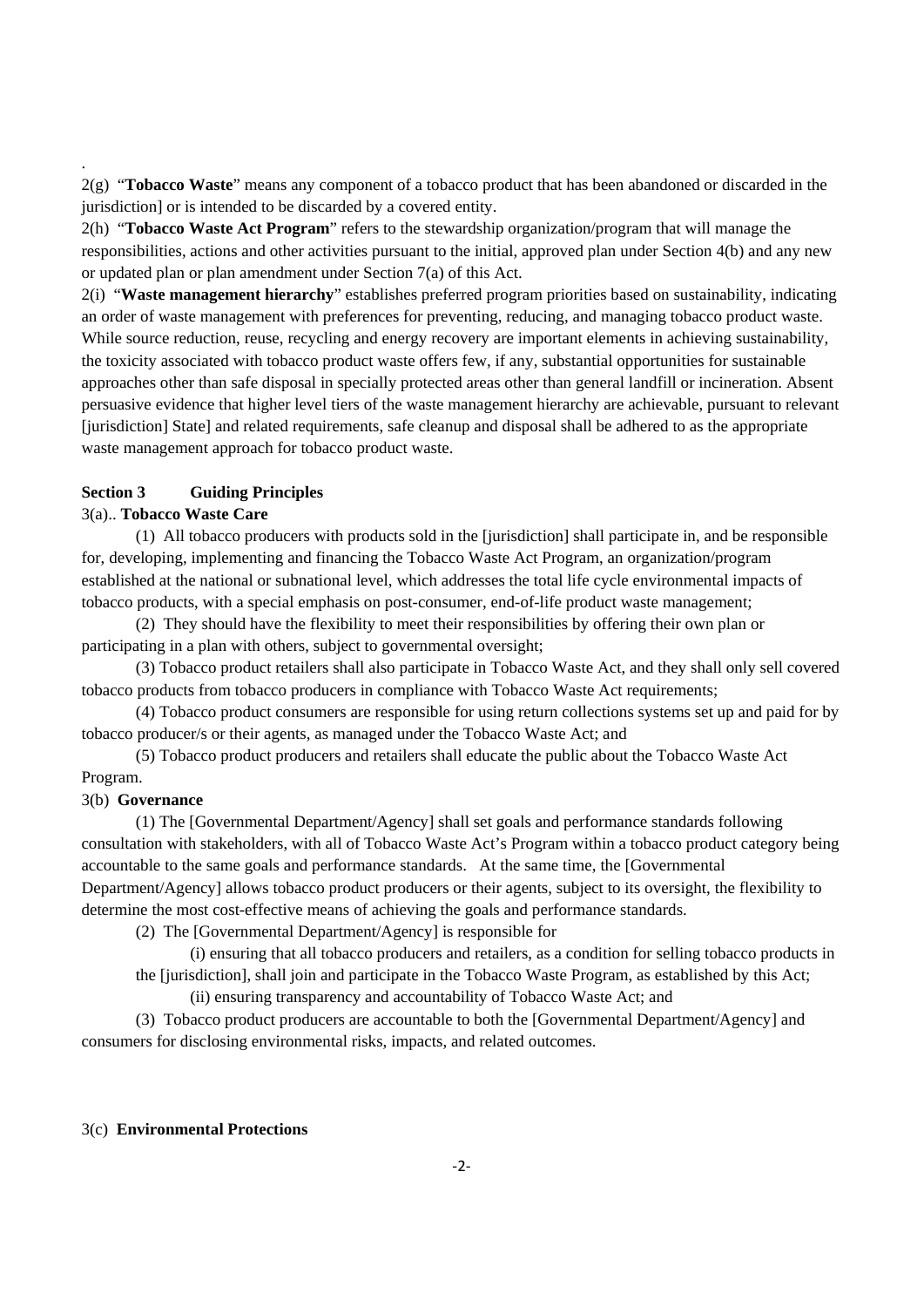(1) Tobacco Waste Act producers or agents thereof shall address environmental issues in permitting the sale of specific tobacco products, and toward that end, permitted products should contribute to source reduction and reduced toxicity of tobacco products sold in the State;

(2) Tobacco producers shall ensure that all products covered through Tobacco Waste Act are managed in an environmentally sound manner, consistent with relevant [jurisdictional] sustainability laws, including those that address greenhouse gas reductions, water quality, and waste management hierarchy; and

(3) The Tobacco Waste Act Program shall include reporting on source reduction and the cleanup and final disposition of tobacco waste products, including any tobacco products or materials exported for processing.

#### **Section 4 Core Obligations Involving Tobacco Waste Act Program**

4(a) Tobacco producers or retailers shall not sell or offer for sale tobacco products to any person in the [jurisdiction] unless they join and are participating in an approved Tobacco Waste Act Program. A retailer is in compliance with this section if, on the date the tobacco product/s were ordered from the producers or their agents, the website maintained by the [Governmental Agency/Department] lists the producers, along with the producer's product brand, as participants in an approved Tobacco Waste Act Program, with such website listing harmonized with the existing Tobacco Directory website maintained by the [jurisdiction].

4(b) Tobacco Waste Act representatives shall provide retailers selling or offering for sale tobacco products with information about the Tobacco Waste Act Program, generally, and on available collection opportunities for postconsumer tobacco product waste offered through Tobacco Waste Act. All retailers that sell or offer for sale tobacco products shall provide that information to its consumers at the time of sale.

4(c) Tobacco Waste Act producers, or agents thereof, shall submit a plan for its tobacco waste control program to the Director of the [Governmental Department/Agency] for approval under this Section of the Act. The plan shall:

(1) Specify educational and outreach activities and materials that promote and increase awareness of Tobacco Waste Act's Program. In addition to creating a website that provides information about the Tobacco Waste Act Program, staff, participants, relevant documents (including this Act) and information, news, contact information, etc., that website and other educational and outreach materials shall also include, but are not limited to, signage, written materials, templates and reproduction of materials for retailers to disseminate to all purchasers of tobacco products at the time of sale, and shall:

(i) identify opportunities and activities involving the establishment and maintenance of an effective collection system for post-consumer tobacco product waste;

(ii) promote a reduction in the generation of post-consumer tobacco control waste, reuse, recycling, and energy recovery, and if those options are not achievable, safe disposal of the tobacco product waste;

(iii) identify each producer participating in Tobacco Waste Act's Program;

(iv) identify participating brands of tobacco product waste sold in the jurisdiction covered; and

(v) identify the processors that manage the post-consumer tobacco product waste that is collected under the program, as well as the transporters of post-consumer tobacco product waste that is collected under the Tobacco Waste Act.

(2) Establish and provide for the development and implementation of goals to reduce the generation of post-consumer tobacco product waste, including waste management hierarchy goals for:

(i) reducing the amount of post-consumer tobacco product waste generated in the jurisdiction;

(ii) increasing source reduction, safe reuse, recycling, or energy recovery, if those options are achievable, and to the extent they are not, properly disposing of the tobacco product waste; and

(iii) increasing public awareness of the Tobacco Waste Act Program;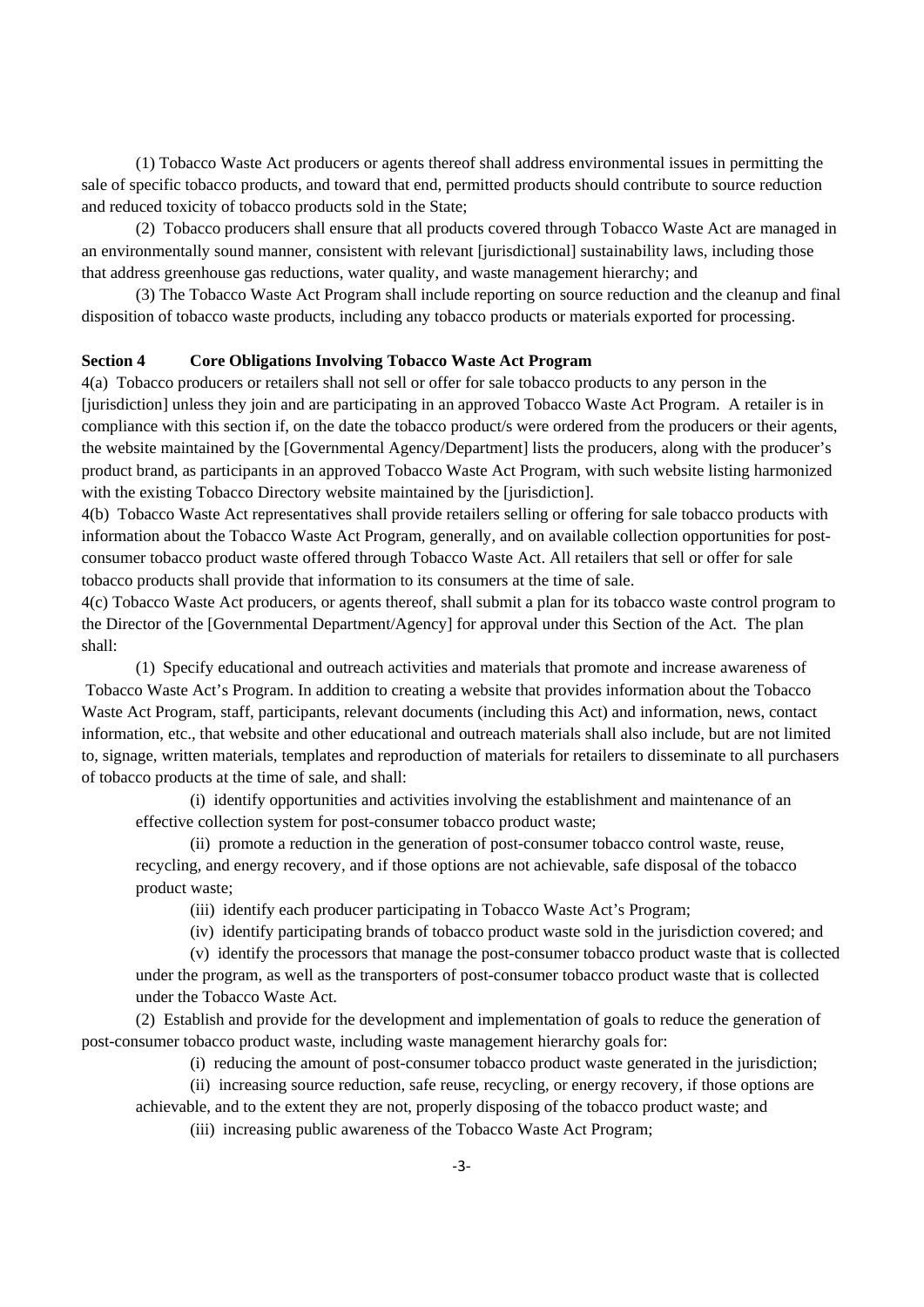(3) Undertake the responsibility of negotiating and executing contracts to collect, transport and process post-consumer tobacco product waste for end-of-life management through safe reuse, recycling and energy recovery, if those options are achievable, or otherwise through safe and proper cleanup and disposal.

(4) Describe how the end-of-product management of post-consumer tobacco product waste that is collected under the Program will use environmentally sound management practices that are consistent with the [jurisdiction] and other relevant environmental regulations and practices for ultimate disposal;

(5) Establish the terms of reference for carrying out an annual assessment of the effectiveness of Program actions taken under this Section and other Sections of this Act, with such assessment carried out as part of the annual report, pursuant to Section 9(a). The core criteria for carrying out the annual assessment shall be based on the quality and relevance of the design, effectiveness, efficiency of implementation, impact, and potential for sustainability of the Tobacco Waste Care Act's Program; and

(6) Include an anticipated annual operating budget for the program paid for by the participating tobacco producers or their agents for the next five years, beginning with the year in which the plan is submitted to the Director of the [Governmental Departments/Budget]. The budget shall include, but not be limited to, budget line items related to:

 (i) the development and implementation of the educational and outreach activities materials required under subsection  $4(c)(1)$  of this Section and the provision of information to retailers required under subsection 4(a) and (b) of this Section;

(ii) the collection, transportation and processing of post-consumer tobacco product waste as part of the Program;

(iii) the administrative costs of Tobacco Waste Act's Program;

(iv) the costs of any approved pilot Program prior to the operative date of this Act;

(v) the anticipated amount of money that the Tobacco Waste Act will hold in un-allocated reserve funds for the Program;

(vi) the administrative fees paid to the [Governmental Department/Agency]; and

(vii) any additional budgetary information requested by the Director of the [Governmental Department/Agency] that is necessary for the Director to approve the plan.

4(d) With regard to funding of the overall Tobacco Waste Act Program, all participating tobacco producers or their agents shall establish an effective and efficient funding mechanism that enables them to pay for all the costs and expenses associated with the Tobacco Waste Act's Program and budget, including but not limited to those programs listed in Section 4(b) and 4(c), above.

#### **Section 5: Collection Services**

5(a) An effective, convenient system for the collection of post-consumer tobacco product waste required by Section  $4(c)(1)(i)$  shall ensure that:

 (1) One permanent collection site exists, at minimum, for every [number based on population/size of persons and smokers in the [jurisdiction];

 (2) Ninety-five percent of the estimated smokers in [jurisdiction] are within [number of miles based on population/size of jurisdiction] of a permanent collection site; and

 (3) For those geographically underserved areas where the smoker population is not within [number of miles based on population/size of the [jurisdiction] of a permanent collection site, at least one collection event is held per year in each geographically underserved area.

5(b) The Tobacco Waste Act producers or their agents shall enter into contracts with the [jurisdiction], collection service franchise holder, retailer or any person who provides a collection service, as required in order to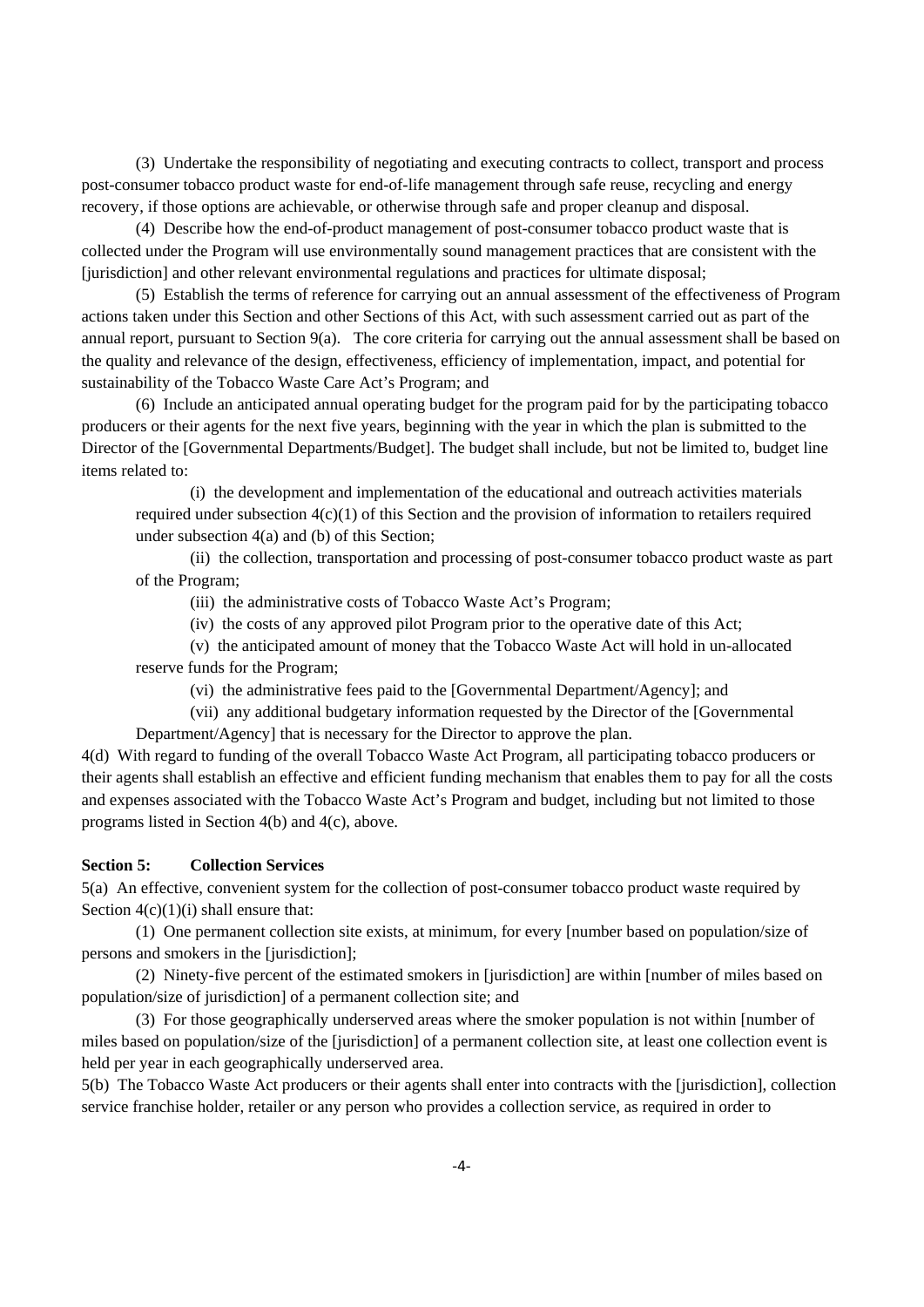implement a Program under this subsection. In negotiating a contract with the [jurisdiction], collection service franchise holder or person who provides collections services, terms of contract may include, but are not limited to:

 (1) The total costs associated with accepting post-consumer tobacco product waste into the Program through permanent collections sites and collection events;

(2) The safe processing of post-consumer tobacco product waste at the permanent collection site; and

(3) The safe transportation, recovery and disposal of post-consumer tobacco product waste.

5(c) The Tobacco Waste producers or agents thereof shall identify and pay for the appropriate [jurisdiction], collection service franchise holder, or person who provides collection service for a collection event under Section 5((b) (1). If, after a good faith effort, producers or their agents are unable to coordinate with the appropriate [jurisdiction], collections service franchise holder, or person to provide the collection service, Tobacco Waste producers or their agents thereof shall promote, coordinate and manage the collection event, unless the Director of the [Governmental Department/Agency] agrees that holding a collection event in that area will not be practicable or effective.

5(d) For purposes of this Section, the tobacco waste producers or their agents thereof shall renew or renegotiate a contract for permanent collection sites once every two years unless another time frame is agreed by the contracting parties.

## **Section 6 Amendments to Tobacco Waste Care Program**

6(a) The Tobacco Waste Act producers or agents thereof shall submit to the Director of the [Governmental Department/Agency] for approval of an amendment to a plan or updated plan that has been approved by the Director under Section 7 of this Act, below, if at any time:

 (1) The Tobacco Waste Act Program makes a change to the post-consumer, tobacco product waste assessment that was approved by the Director as part of the plan;

 (2) The Tobacco Waste Act Program makes a change to the types of post-consumer tobacco product waste that will be collected by the organization under the plan;

 (3) The Tobacco Waste Act Program makes a change to the goals that were approved by the Director as part of the plan; or

(4) The Director requests an amendment to the plan to address a specific finding by the director that:

(i) the administrative costs to the Tobacco Waste Act's Program (except for the first year) equaled [20 percent] or more of the organization's total annual budget for the Program during the prior calendar year;

(ii) the cost per pound of the Program during the prior calendar year were [10 percent] or more higher than the preceding calendar year;

iii) the unallocated reserve funds held by the Tobacco Waste Act for the Program during the prior calendar year equaled [35 percent] or more of the total annual budget for the Program during the year; and

iv) the total volume, in weight, of collected post-consumer tobacco product waste as part of the program during the prior calendar year was [10 per cent] or lower than the preceding calendar year.

 (5) Tobacco Waste producers or their agents shall submit an amendment under this Section within [60] days after the date of the change by the organization, or the date of the request by the Director.

#### **Section 7 Approval of a New or Updated Tobacco Waste Act Program or Amendment**

7(a) The Director of the [Governmental Department/Agency] shall approve, deny or request additional information on a new or updated Program plan or plan amendment no later than 60 days after the date the Director receives the plan or amendment from Tobacco Waste Act's Program. If no action is taken within 60 days, the new or updated plan or amendment shall be deemed to have been denied.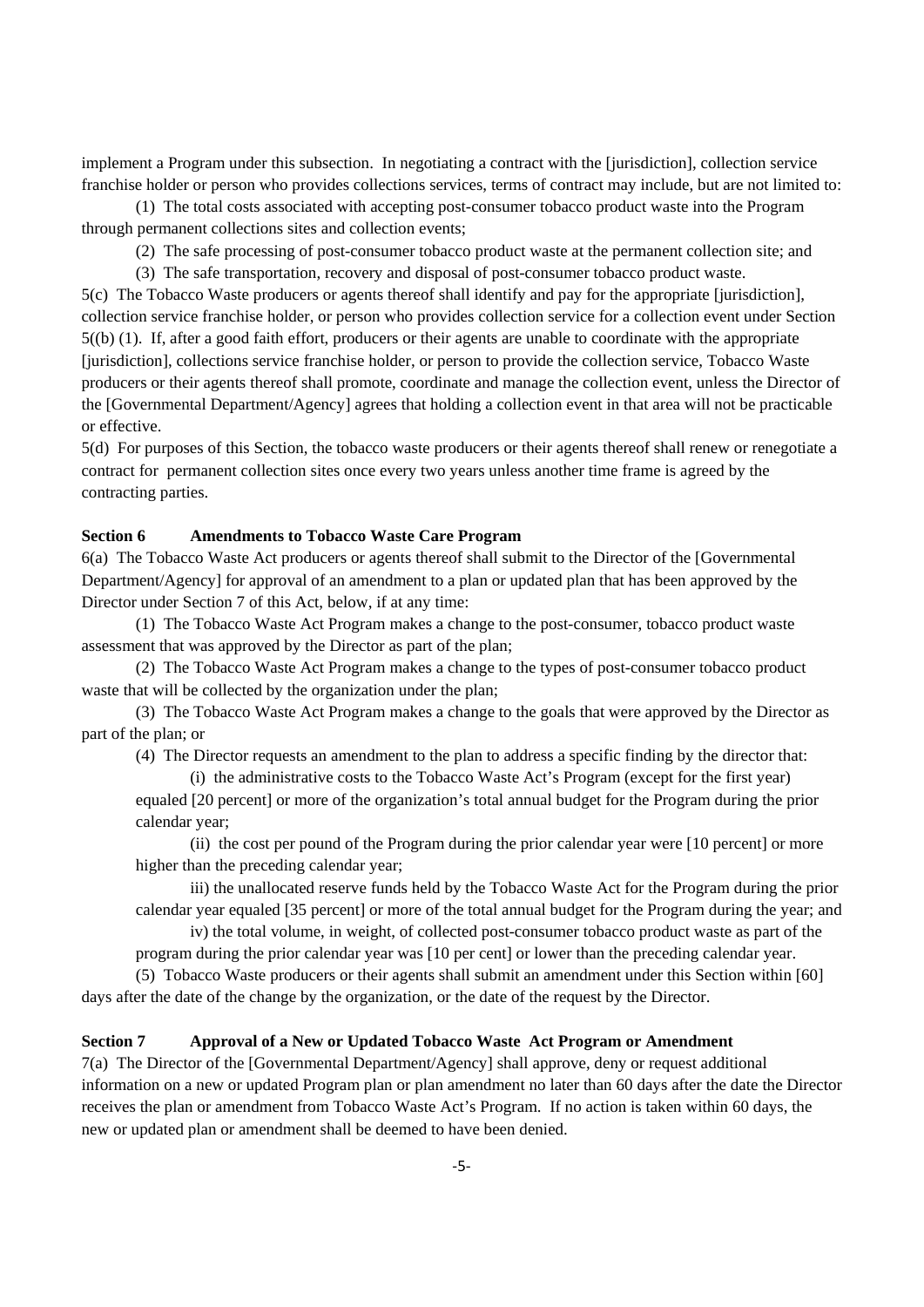7(b) If the Director rejects, or requests additional information for, the new Program, updated plan or amendment, the Director must provide Tobacco Waste Act producers or their agents with the reasons in writing. Tobacco Waste Act producers or their agents shall have 60 days from the date that the rejection or request for additional information is received to submit to the Director any additional information necessary for the approval of the new plan, updated plan or amendment.

7(c) The Director's rejection of, or request for additional information for, an updated plan or amendment submitted under this section does not relieve Tobacco Waste Act producers or their agents from continuing to implement the tobacco product waste Program in compliance with the approved plan pending a final action by the Director on the updated plan or amendment.

7(d) Beginning no later than two months after a new Program or plan, updated plan or amended plan is approved under this Section, Tobacco Waste Act producers or their agents shall implement the tobacco product waste Program as described in the new, updated or amended plan.

### **Section 8 Process for Handling Changes in Approved Plans**

8(a) If Tobacco Waste Act producers or their agents makes any of the changes described in this Section to a Tobacco Waste Act Program, the organization shall notify the Director in writing, within 30 days, of the date of the change to the program, including:

 (1) A change equal to [20 percent] or more in the location or number of permanent collection sites identified in the plan;

 (2) A change equal to [20 percent] or more in the producers or brands of tobacco products sold in in this State that are participating in the program;

 (3) A change equal to [20 percent] or more in the processors that manage the post-consumer tobacco product waste collected by Tobacco Waste Act under the program; or

 (4) A change equal to [20 percent] or more in the transporters of the post-consumer tobacco product waste collected by Tobacco Waste Act producers or their agents under the Program.

### **Section 9 Annual Report, Follow Up Meetings, and Related Actions**

9(a) No later than April 1 of each year (except for the first year), Tobacco Waste Act producers or their agents shall submit an annual report to the Director of the [Governmental Department/Agency] describing the operation during the prior calendar year of a tobacco product waste Program approved by the Director under Section 4 or Section 7 of this Act. At a minimum, the report shall contain:

 (1) The total volume, in weight, of post-consumer tobacco product waste collected by the Program, as well as the total volume, in weight for each permanent collection site and collection event under the Program;

 ((2) The total volume, in weight, of post-consumer tobacco product waste collected under the Program, categorized by method of disposition, including reuse, recycling, energy recovery, and disposal;

 (3) An independent financial audit of Tobacco Waste Act's Program and operations, and an evaluation of the Tobacco Waste Act Program's funding mechanism;

 (4) A description of Program revenues and costs for the prior year, (except for the first year, other than a pilot program), that follows the budget requirements contained in Section  $4(c)(6)$ ;

 (5) If requested by the Director, any additional budgetary information necessary for the Director to determine whether Tobacco Waste Act producers or their agents must amend the plan or budget under subsection 4(c)6;

 (6) An updated budget for the next calendar year that follows the budget requirements provided in Section $4(c)(6)$ ;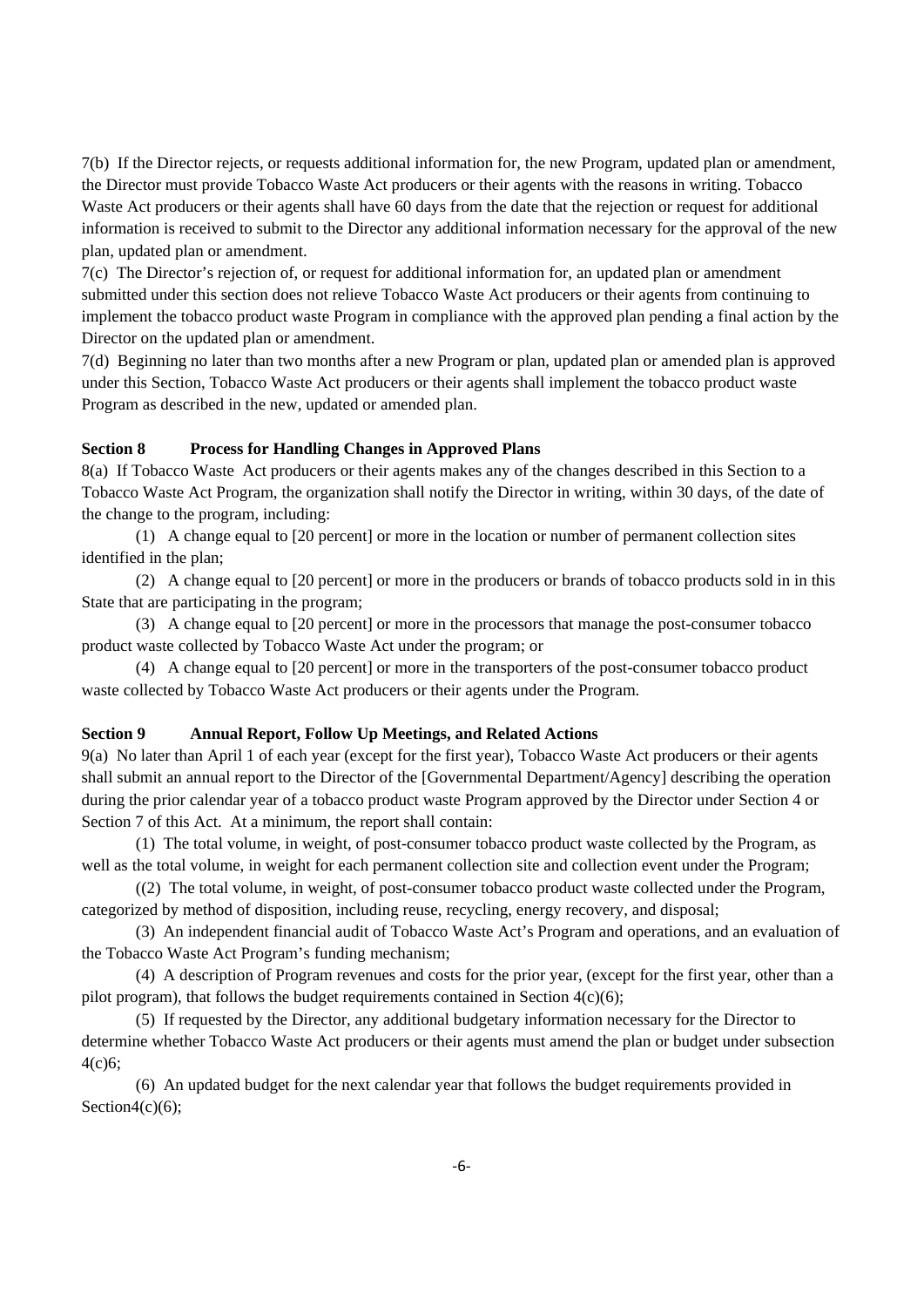(7) Samples of educational and outreach materials provided to consumer of post-consumer tobacco product waste, and evaluation of methods used to disseminate those materials, and a review of the effectiveness of the education and outreach, including levels of waste prevention, reuse, recycling, energy recovery and disposal, and an analysis of the environmental costs and benefits associated with each of the waste management choices;

(8) Documentation of compliance with collection requirements of Section 4 and 5 of this Act;

 (9) A description of the activities undertaken to achieve, and the progress made toward achieving Tobacco Waste Acct's Program goals as provided for in the Program plan, pursuant to the terms of reference for an assessment of the Program, in Section 4;

 (10) Notification to the Director of any additional proposed changes to the operation of Tobacco Waste Act's Program for the following calendar year under Section 6(a), or a statement that the organization intends to continue to implement the Program in the manner approved by the Director under Section 4(b); and

 (11) No later than June 15 of each year (except for the first year), the Director shall meet with interested stakeholders to review the prior year's annual report submitted to the Director under this Section. No later than 45 days prior to meeting, a notice shall be posted on the Tobacco Waste Act Program website and [Governmental Department/Agency] website about the meeting. Emails and flier announcements of the meeting shall be sent to state and local government agencies, voluntary groups, private sector (including retailer participants in Tobacco Waste Act) for posting, local communities, academics and others who have expressed an interest in the Program. The Director shall post to the website/s maintained by the Tobacco Waste Act Program and the [Governmental Department/Agency] a copy of the minutes of the meeting within 30 days thereafter.

## **Section 10 Tobacco Waste Care Pilot Programs Prior to Act's Enactment**

 If a potential participant in Tobacco Waste Care submits a plan for a [jurisdiction] Waste Act pilot program to the Director of the [Governmental Department/Agency] before the effective date of this Act for approval as a pilot, pre-enactment Program, the submittal shall provide information no later than [x date] a report for the period beginning [y date], and ending [z date] during which time the Program would be operational, if approved by the Director. The submittal shall fulfill all the requirements of Sections 4 and/or 7 for new or modified plans, including those that would result in the Director's approval, denial or request for additional information, as well as any other information, including Programs that will be part of the Act once in effect, if requested by the Director.

#### **Section 11 Fees Charged/Collected by [Governmental Department/Agency]**

11(a) The [Governmental Department/Agency shall establish a schedule of fees, recalculated periodically during the fiscal year, to be paid by the Tobacco Waste Act Program for administering and enforcing this Act, based on relevant information derived from the following sources:

(1) The average of the results of the financial audits described in Section  $9(a)(3)$  of this Act, except for the first fiscal year, when the fees shall not exceed [X percent] of the average Tobacco Waste Act's pilot Program costs reported in their financial audits;

 (2) [Y amount] when the initial plan specified in Section 4 or updated plan specified in Section 7 of this Act is submitted to the Director of the [Governmental Department/Agency]; and

(3) [Z amount] each year that an approved Tobacco Waste Act Program is implemented for administrative costs related to the Program.

11(b) Fees collected by the [Governmental Department/Agency] under this Section shall be deposited in the Tobacco Waste Act Fund hereby established and administered by the Director. Terms of reference for the receipt, disbursement, and management of such funds shall be prepared and publicly posted on the [Governmental Department/Agency] website no later than [60 days] prior to the effective date of the Act.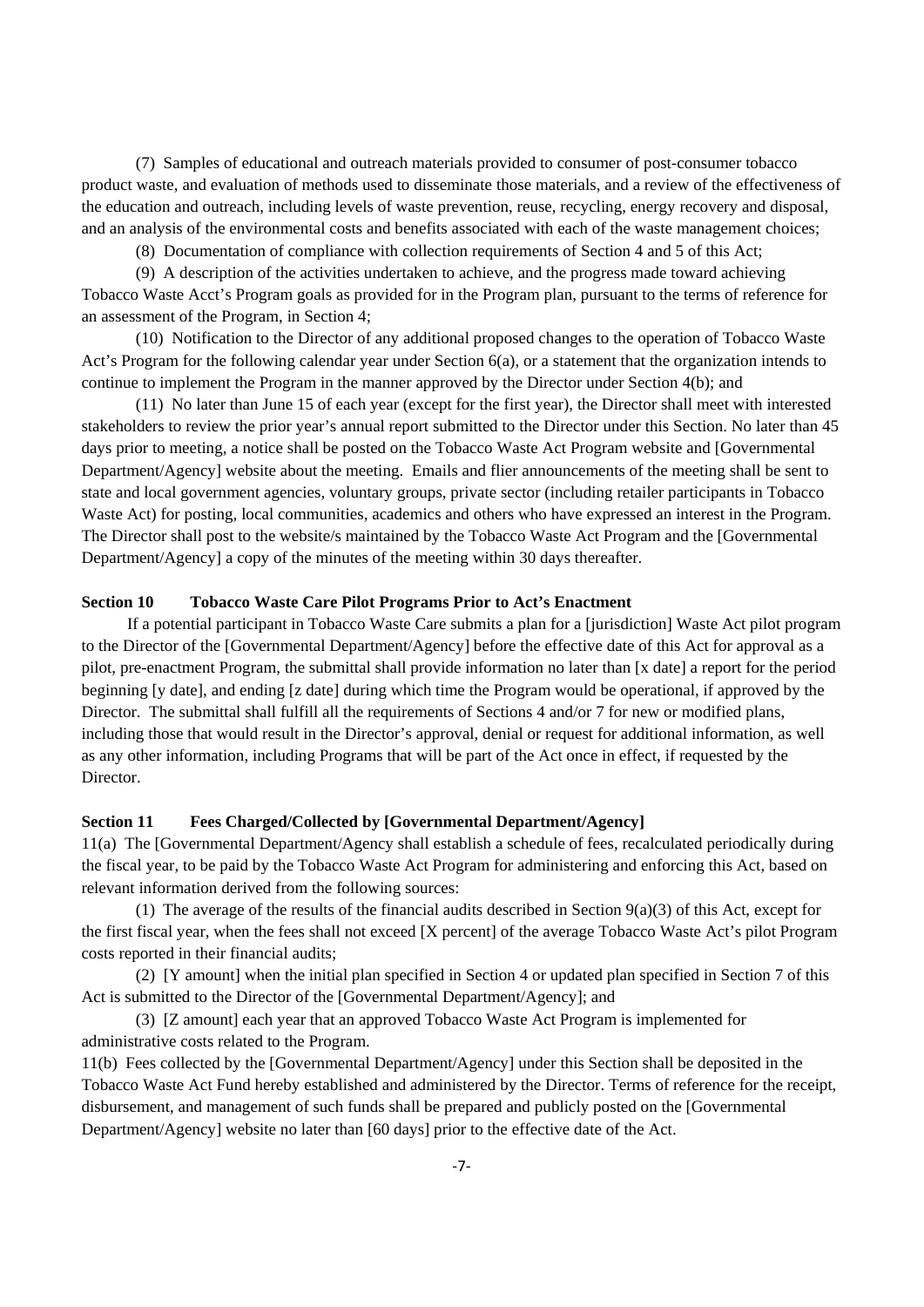## **Section 12 Privacy/Non-Disclosure Considerations**

12(a) Except for the financial cost, production or sales data and records specified in subsection12(b) of this Section, the [Governmental Department/Agency], shall not disclose any financial, cost, production or sales data and records of a Tobacco Waste Care organization, any financial cost , data and records that are already protected by other [State] law, or of a specific tobacco producer, obtained by the [Department/Agency] as part of the approval of a plan, or updated plan, pursuant to Section 4(c) or Section 7(a) for a statewide tobacco product waste program, or as part of the annual report submitted pursuant to Section 8 of this Act.

12(b) If the Governmental Department/Agency] determines that disclosure is necessary for the public to adequately understand the origin of the tobacco product waste assessment described in Section 4(b)(1), or the services or associated costs that are delivered under the assessment, the Department may disclose, in aggregate form, information contained in the financial, cost, production or sales data and records related to the level of service and associated costs for the following services offered by the [jurisdictional statewide Tobacco Waste Act Program:

 (1) Collection, reuse, transportation, recycling, energy recover, disposal and other processing of tobacco product waste;

- (2) Waste reduction efforts;
- (3) Education and promotion;
- (4) Enforcement responsibilities and efforts; and
- (5) Administration

12(c) The [Governmental Department/Agency] shall not disclose the names of brands by specific producers obtained by the Department as part of the submission of a plan for a [jurisdictional] Tobacco Waste Care program pursuant to Section 4(c) or Section 7(a) However, the Department may disclose separate lists indicating participating producers and participating brands of in the Tobacco Waste Act Program.

12(d)..Nothing in this Section shall impose additional reporting obligations on Tobacco Waste Act Programs beyond those specified in all the preceding Sections of this Act.

### **Section 13 Prior Year Collections Review by the [Governmental Department/Agency] Director**

13(a) No later than June 1 of each year (except for the first year), the Director of the [Governmental Department/Agency] shall publish an estimate of the total weight of post-consumer tobacco product waste collected in each watershed or metropolitan service district as part of a tobacco product waste program during the prior calendar year. For each county or city (or watershed or metropolitan service district), the Director shall also publish, stated as a percentage, the total weight, of tobacco product waste under Tobacco Waste Act's Program at each of the following:

(1) Permanent collection sites at retailers;

 (2) Permanent collection sites and collection events for Tobacco Waste Act's Program located within the local solid waste collection infrastructure; and

(3) Collection events promoted and paid for by Tobacco Waste Act's Program.

## **Sections 14 Enforcement and Penalties**

14(a) Enforcement actions to promote and help ensure compliance with the provisions of the Tobacco Waste Act shall be carried out by the [Governmental Department/Agency], under the direction and approval of its Director. In an effort to reduce and prevent evasive and illegal actions, the following penalties shall apply with respect to violations of the Tobacco Waste Act: